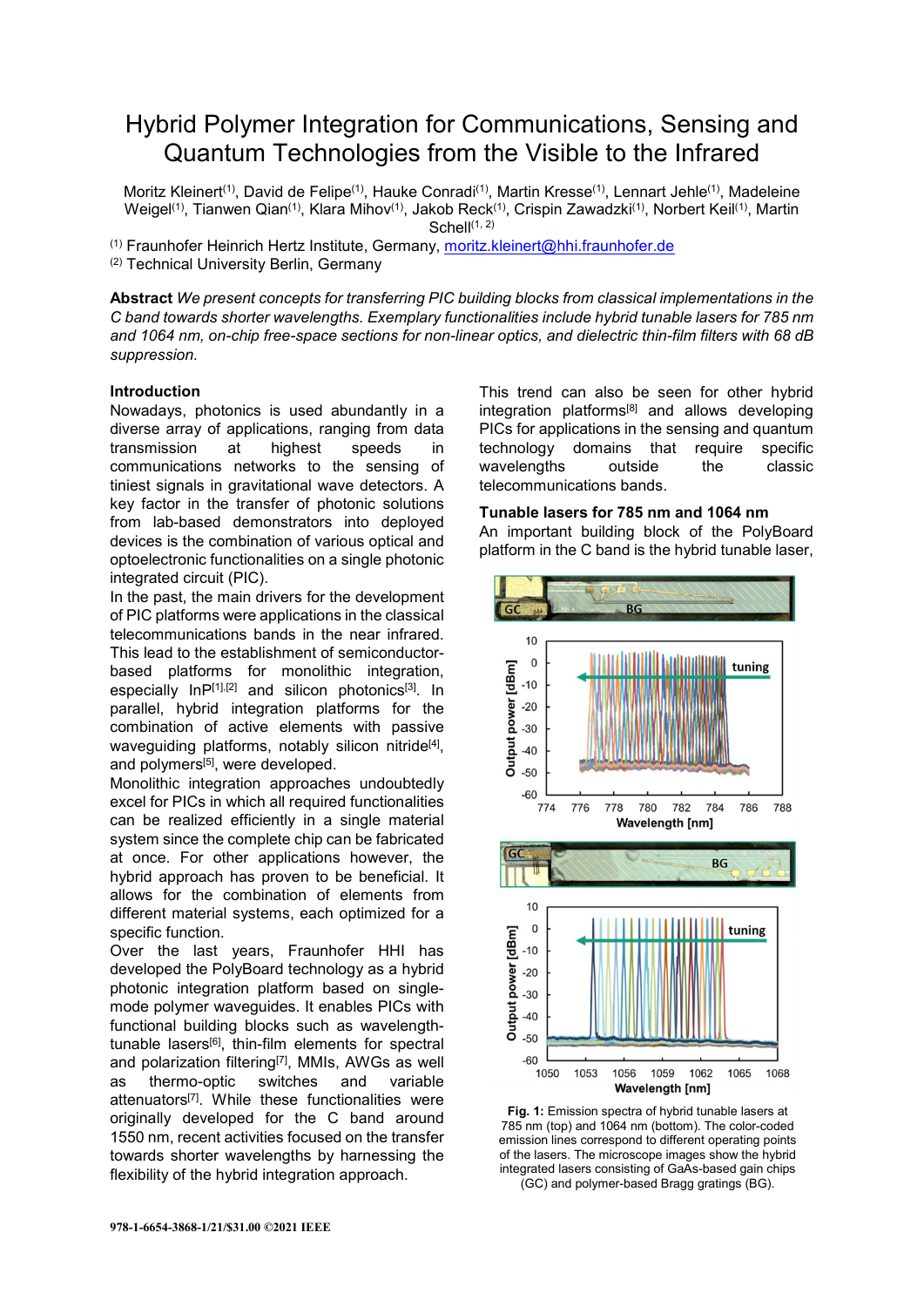which consists of an InP-based gain chip (GC) and a polymer waveguide chip.

The GC exhibits a broad emission spectrum around 1550 nm and features a high-reflective coated back facet. The front facet is antireflective coated against the polymer. This GC is coupled to the single-mode waveguide on the polymer chip that contains a corrugated waveguide Bragg grating (BG). It acts as a frequency filter for the broad spectrum emitted by the GC and reflects a narrow line. Hence, it serves as the second mirror of the laser cavity. Additional heating electrodes allow for the tuning of the phase and of the reflected wavelength by the thermo-optic effect. By setting the operating point of the laser appropriately, the emission wavelength is tunable by approx. 20 nm in the C band, and the emitted light is readily available for further processing on the PIC.

The hybrid laser approach described above is also feasible for the generation of shorter wavelengths, e.g. 785 nm and 1064 nm. These are prominent examples with wide use in sensing and non-linear optics. In monolithic PIC approaches, addressing these wavelengths would require to completely change the integration platform due to the limitations set by the band gap of the semiconductor material. The hybrid photonic integration approach, however, allows for the separate optimization of the BG and the choice of an appropriate GC.

Fabricated devices resulting from this optimization process are presented in Fig. 1. Here, GaAs-based GCs with emission spectra in the respective wavelength bands were used. On the polymer chip, the design of the corrugated Bragg grating was adapted to reflect the desired wavelength. By using the same integration concept as for the C band devices, tunable lasers at 785 nm [Fig. 1 (top)] and 1064 nm [Fig. 1 (bottom)] were realized, and tuning ranges of more than 8 nm (785 nm laser) and 10 nm (1064 nm) were demonstrated. Both devices exhibit stable operation with fiber-coupled optical powers well above 0 dBm and side mode suppression ratios greater 40 dB for all operating points. The maximum optical power was > 13 dBm for both lasers.

The presented lasers prove that the fabrication of efficient active components is feasible by the choice of suitable semiconductor chips and the redesign of the required passive functionalities on the polymer part. Compared to that, the integration of DFB lasers and photodetectors on hybrid PICs for shorter wavelengths is even more straightforward, because the coupling to appropriately designed waveguides on the PIC is sufficient.

## **Non-reciprocal and non-linear optics**

While light generation, guiding, and detection are basic functionalities of every general-purpose photonic integration platform, the realization of non-reciprocal optical elements remains challenging. In recent years, a micro-optical bench approach was developed to accomplish this integration in the PolyBoard platform. Fig. 2 (top) shows a micrograph of a fabricated on-chip optical isolator. The light propagating through the waveguide is collected, collimated by a graded index (GRIN) lens and propagates through a free-space isolator consisting of polarization filters and a Faraday rotator. This isolator assembly is angled by 4° in order to minimize isolation-reducing interference effects. At the end of the free-space section, the light is collected by a second GRIN lens and focused to the output waveguide.

Fig. 2 (bottom) shows the transmission through the complete chip for the TE polarization (including fiber-chip coupling losses). From the



polymer-based PIC (top) and measured spectra of forward and backward transmission (middle). Magnification of the forward transmission spectrum (bottom).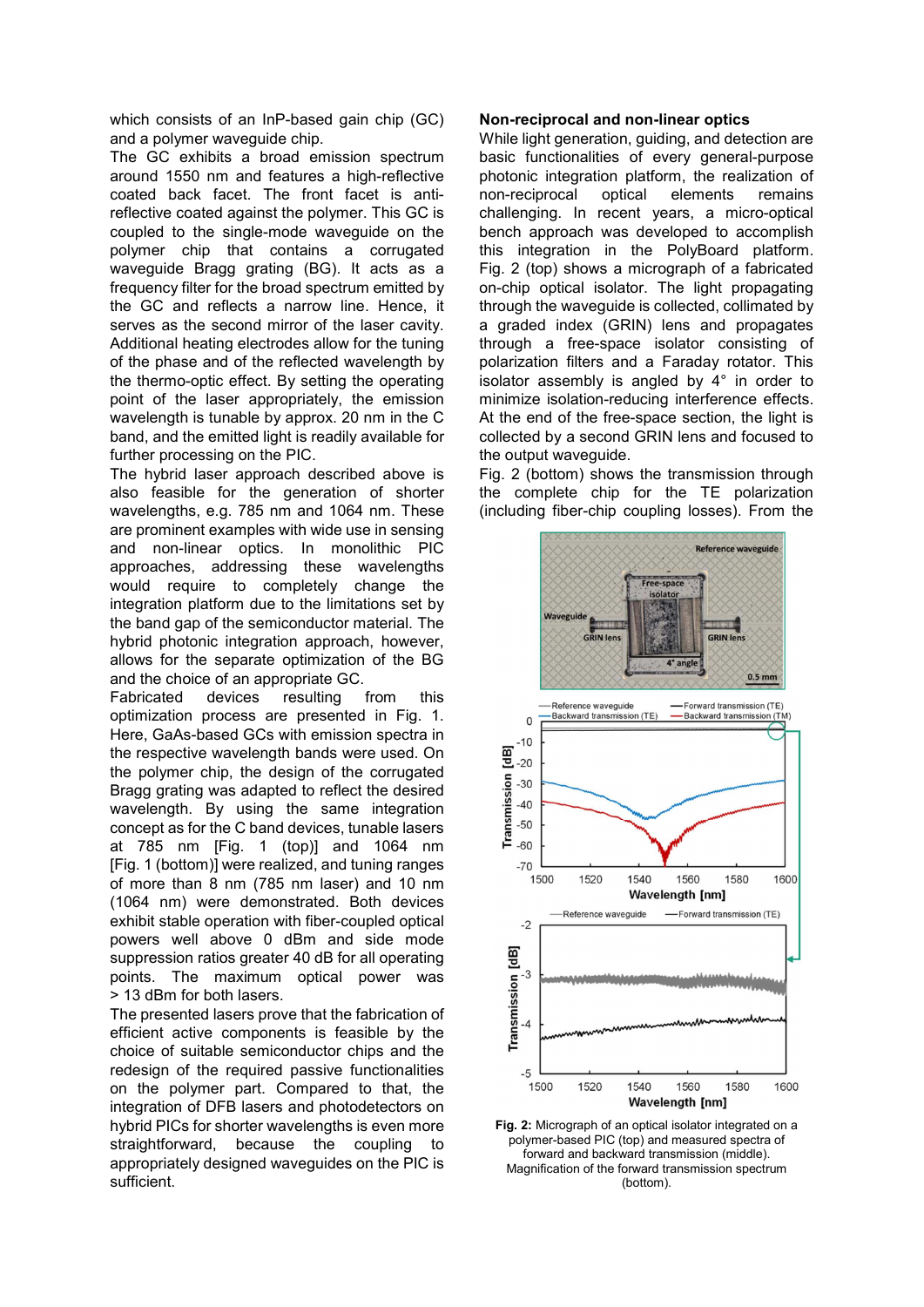comparison with a straight reference waveguide, an on-chip loss < 0.8 dB at a wavelength of 1550 nm is deduced. In the backward direction [Fig. 2 (middle)] the device efficiently blocks the light propagation with isolations of > 32 dB for TE and > 42 dB for TM polarization. One recently demonstrated use for this building block in the field of communications is the optical isolation of directly modulated tunable lasers from undesired back-reflections<sup>[9]</sup>.



**Fig. 3:** Micrograph of a ppLN crystal integrated on a polymer-based PIC (top) and measured spectra of higher harmonics when pumped with an fs-pulse laser around 1550 nm (bottom) [10].

Despite having been developed for the integration of non-reciprocal elements for the C band, the micro-optical bench approach has recently found great use in shorter spectral bands as well, especially for the integration of non-linear optical crystals in on-chip free-space sections. Fig. 3 (top) shows a structure similar to the one presented in Fig. 2 (top), but using a periodically poled lithium niobate crystal. When pumped with a femtosecond laser (19 dBm optical power / 100 MHz repetition rate / 120 fs pulse duration) a spectrum as depicted in Fig. 3 (bottom) is emitted. Clearly visible are the peaks of the second, third, and fourth harmonic (SHG, THG, FHG) at 775 nm, 517 nm and 338 nm. The fibercoupled SHG output power is as high as 8.2 dBm<sup>[10]</sup>. The broad spectral transparency of the polymer material allows for the collection, waveguiding and fiber coupling of all these wavelengths from the ultra-violet to the infrared. While SHG allows for generating light of shorter wavelengths on the PIC, the reverse process of spontaneous parametric down conversion (SPDC) can be used for the generation of single, heralded or entangled photons for quantum technologies.

## **On-chip dielectric filters**

A challenge in the on-chip integration of SPDC processes is the handling of the pump light, which may contaminate the single photon output. In classical free-space optics, dielectric coatings of optical elements are used for the suppression of the undesired wavelengths.



**Fig. 4:** Transmission through a waveguide with TFF for the suppression of 785 nm light compared to a reference waveguide without filter. The inset shows an exemplary PIC with inserted dielectric TFF.

In the PolyBoard platform, thin-film filters based on dielectric layer stacks are a standard building block for polarization and wavelength handling in the C band[7]. Because they are fabricated on wafer-scale and later inserted into etched slots perpendicular to the waveguides, the layer stack can easily be adapted for the desired functionality and wavelength band. Fig. 4 shows the transmission through a PolyBoard waveguide with a 785-nm pump-blocking filter as one example of this approach. Here, 68 dB pump suppression was achieved at <1 dB excess loss for the photons generated in the C band. Combining a 775 nm tunable laser with a nonlinear crystal for SPDC and a TFF-based pump suppression could therefore enable an efficient PIC-based source of heralded single photons at 1550 nm.

#### **Conclusions**

Hybrid photonic integration offers ways to flexibly adapt existing PIC building blocks for new wavelength bands to allow for the efficient generation, guiding and detection of light across broad spectral ranges. This allows for the transfer of know-how from well-developed PICs for telecommunications into emerging applications in the fields of sensing and quantum technologies.

## **Acknowledgements**

The GaAs-based gain chips were provided by eagleyard Photonics GmbH. This work was supported in part by the European Commission through the projects ICT-3PEAT [contract number 780502] and ICT-UNIQORN [contract number 820474] as well as by the German Ministry of Education and Research through the project PolyPhotonics Berlin.